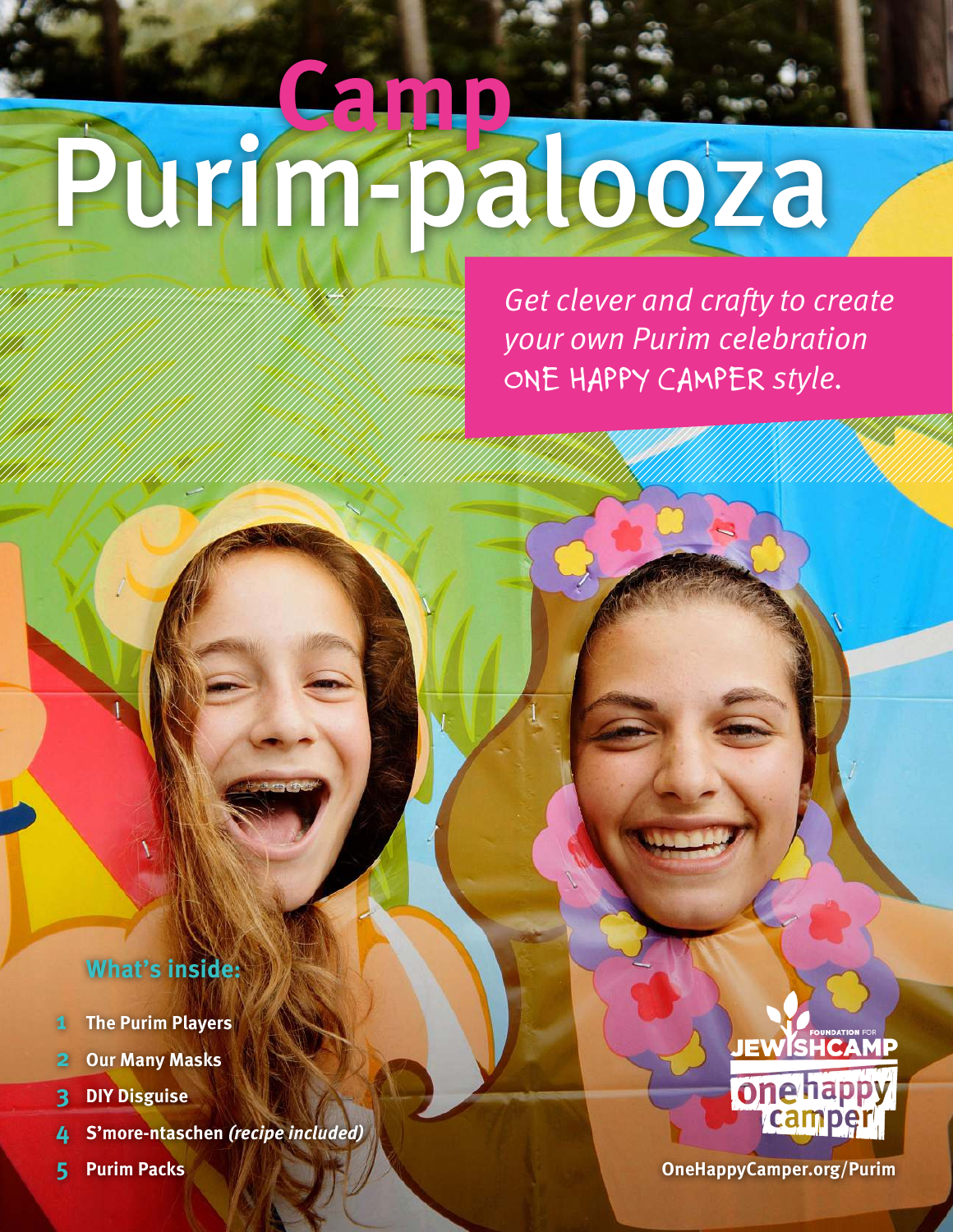## **THE PURIM PLAYERS**



**SETTING: SHUSHAN, PERSIA, ROUGHLY 2,500 YEARS AGO.**

**The story of Purim revolves around the actions of five key characters who we read about in the Book of Esther, a.k.a. Megillat Esther.** *Let's get to know the players. On Purim you just might masquerade as one.*

#### **VASHTI**

Strong-minded, smart and independent, Vashti won't dance for the king at his party, so he banishes her. We meet Vashti on her last day as queen. *How do you think she feels?*

#### **MORDECHAI**

An advisor to the king, Mordechai counsels his niece Esther to hide her Judaism and use her beauty to become the next queen. We meet Mordechai outside the castle where he upsets Haman by standing up for his Judaism and refusing to bow down to him. *Why do you think Mordechai won't bow before Haman?*

#### **QUEEN ESTHER**

Masked behind her powerful beauty, she cleverly hides her Judaism to win the king's favor. Ultimately, she reveals her true identity, bravely saving her people. Beauty is in the eye of the beholder. *What do you think Esther looks like?*

#### **HAMAN**

The power-hungry Prime Minister, Haman plots to destroy the Jews since they, like Mordechai, won't obey his orders. *What do you think haman looks like?* 

#### **KING ACHASHVEROSH**

If not for his love for his beautiful queen, this simple-minded king might have followed his advisor Haman's evil plan. Ultimately, this king's love for his wife shapes his decision. *What is going through is mind?*

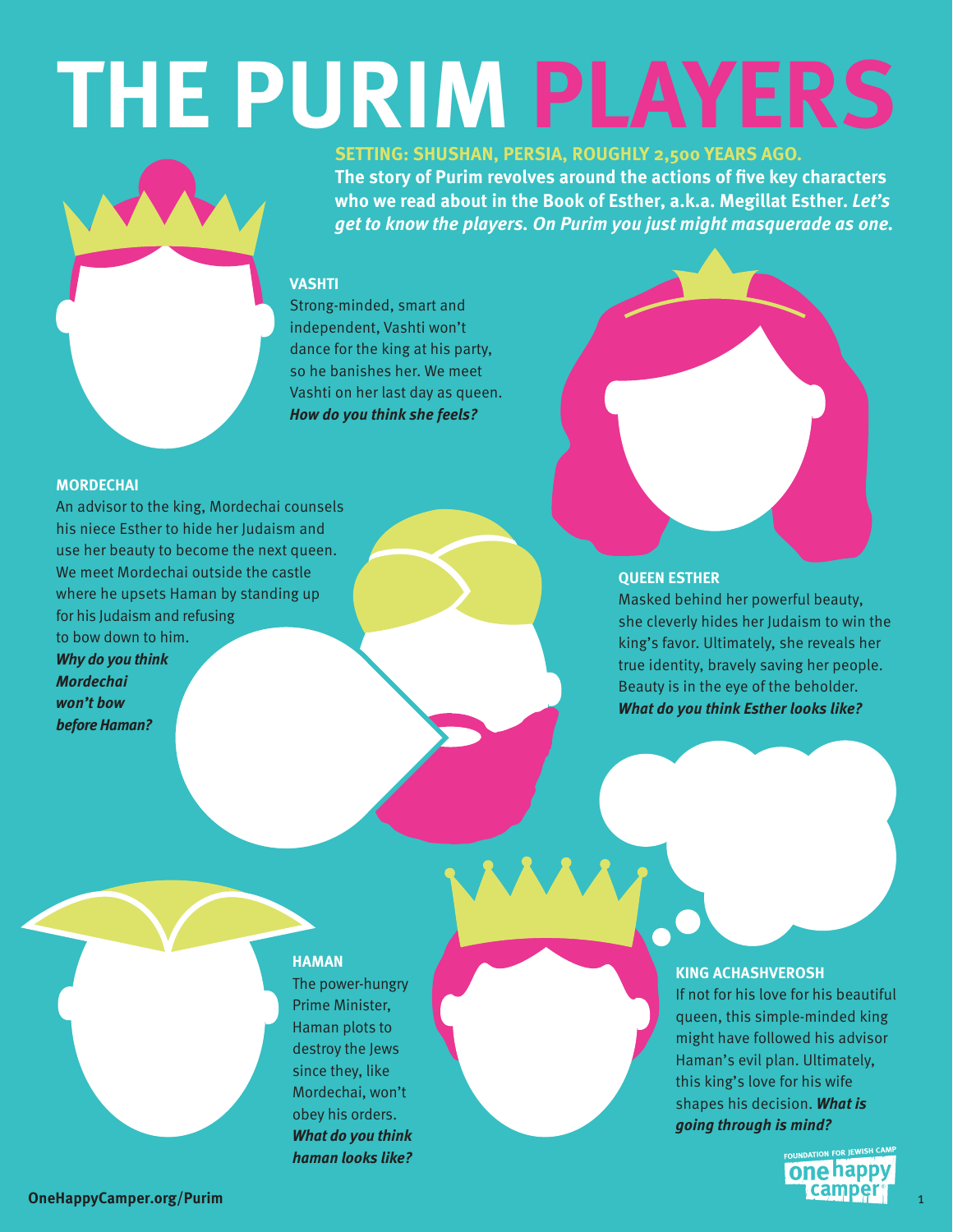#### *Adjectives for myself at*

 *.*

*(Pick a place that you like to go such as camp, school, a friend's house, etc.)* The Purim story hinges on Esther's choices to mask her Judaism and then to reveal it. Do you ever show parts of your personality and try to hide others? Do you behave the same at camp as you do at home? What about at a friend's home? The soccer field? In the classroom? Do you ever make yourself stand out? Do you ever try to blend in? *Pick two places you go. Fill the spaces below with adjectives describing yourself in each location.*

## **OUR MANY** MASKS

Funny Stupendous **Serious** Jumpy Awesome **Thankful** Sweet Jolly Kind **Cranky** 

Helpful Polite Mellow **Curious** Nervous **Hasty** Brave **Ouiet** Noble Friendly

Mean Impolite Loud **Outgoing** Messy **Silly** Patient **Smart** Evil Happy

#### *Adjectives for myself at*

 *.*

*(Pick another place you go that is different than the last one you chose.)*

**Talkative** Hyper **Creative** Shy Careful Honest

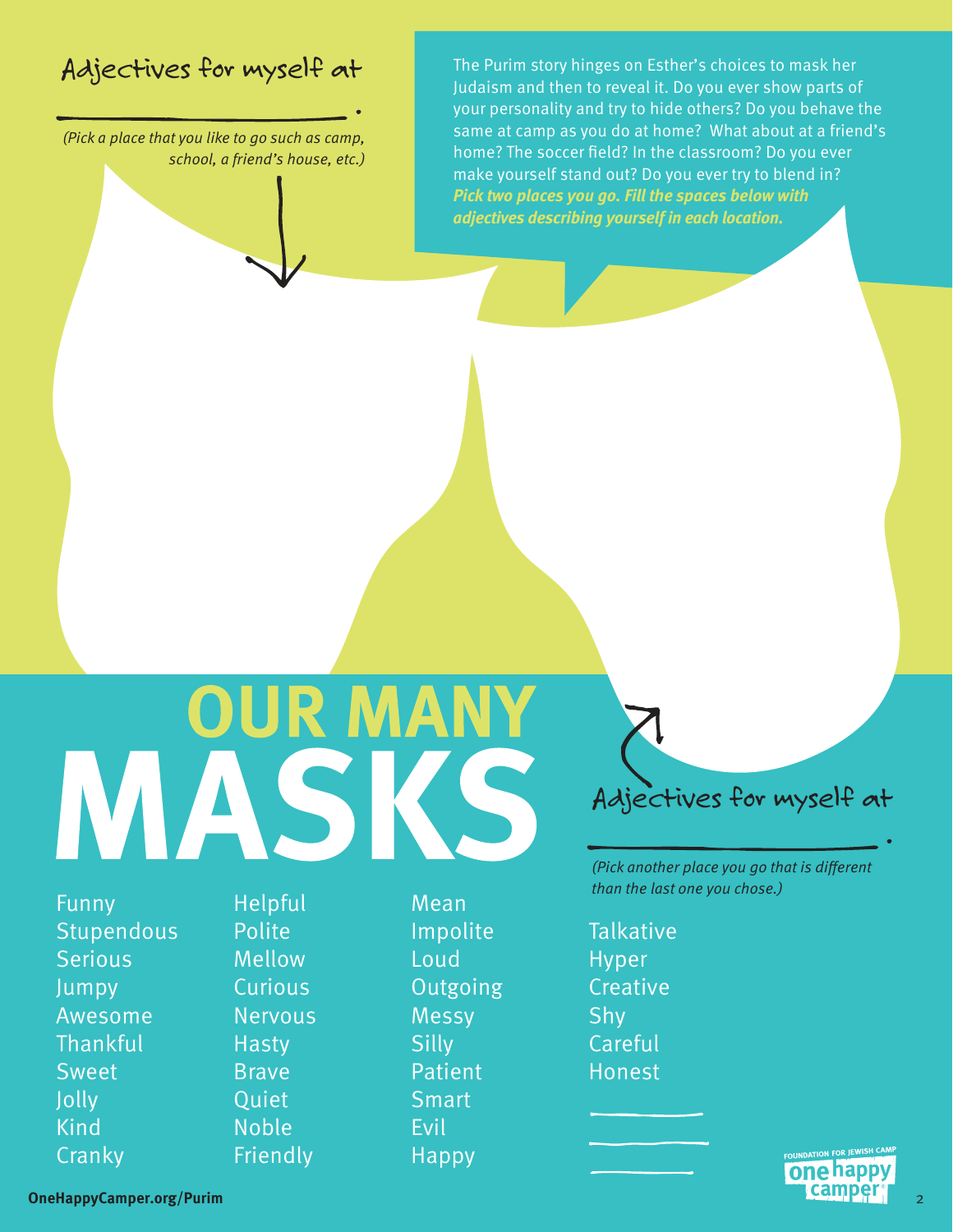# **DIY DISGUISE** Print. Cut. Create.

#### **To celebrate Purim we dress up, hide our true selves and pretend to be others.**

#### **SUPPLIES:**

#### **HOW TO:**

- Printer **Scissors** Markers/Paint Craft supplies (colored tape, feathers, collage) Pencil/popsicle stick
- 1. Print this sheet.
- 2. Pick your shape and cut it out. *(To make more than one, print multiples.)*
- 4. Flip over so the blank side is facing up and design as you wish.
- 5. Once dry, glue a popsicle stick or unsharpened pencil on the side for a handle.

(Who)will you be this Purim?

#### **OneHappyCamper.org/Purim** 3

FOUNDATION FOR JEWISH CAM onehappy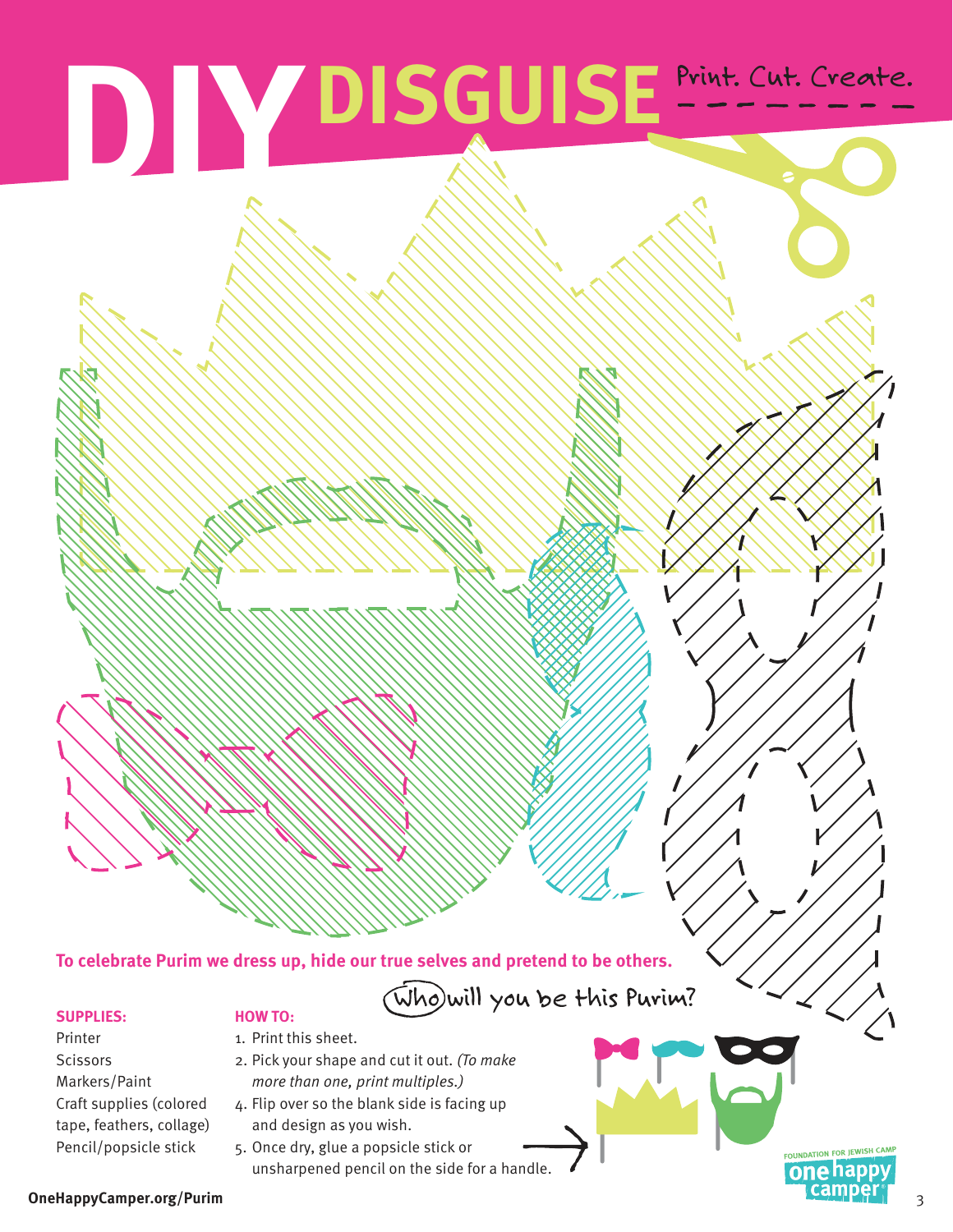#### *Ingredients*

#### *Yield: About 22 2-inch cookies*

- 8 tablespoons unsalted
- butter, softened
- 3 ounces cream cheese at room temperature
- 3 tablespoons sugar
- 1 egg
- 1 teaspoon vanilla extract
- 1/2 teaspoon orange zest
- 1 1/3 cups plus 4 teaspoons flour
- 1/4 teaspoon salt
- \* Fillings of your choice (see below)

Divections<br>Mix butter and cream cheese together until smooth. Add sugar and mix<br>Mix butter and cream cheese together until a extract, orange zest and<br>*Mix butter and cream add the egg, vanilla extract, orange zest and* for another minute, then add the egg, vanilla extract, orange zest and salt. Mix until combined. Finally, add the flour. The mixture will form into a big clump and be a tad sticky. If it feels too wet, add flour, one tablespoon at a time.

into a big clump.<br>tablespoon at a time.<br>Form dough into a ball, wrap in plastic and refrigerate for at least an hour.

Preheat oven to 350°F. Line cookie sheet with parchment paper.

- Flour your work surface and roll out dough about 1/4" thick. Prepare your fillings and set aside. (See \*Favorite Fillings below.)
- Follow the step-by-step folding directions below.

 $P_{\text{follow the step-by-step}$  folding direct.<br>Place on cookie sheet. Bake until golden brown, about 20 minutes.<br>Place on cookie Seroful - they're hot!

Cool on racks. Careful - they're hot! Place on cookie Silect. By the hot!<br>Cool on racks. Careful - they're hot!<br>Cool on racks. Careful - they're hot!

## **S'MORE–NTASCHEN**

On Purim we celebrate with a feast and eat cookies shaped like Haman's 3-cornered hat—Hamantaschen. *Grab a grownup and get baking. Follow these steps for the perfect fold.*

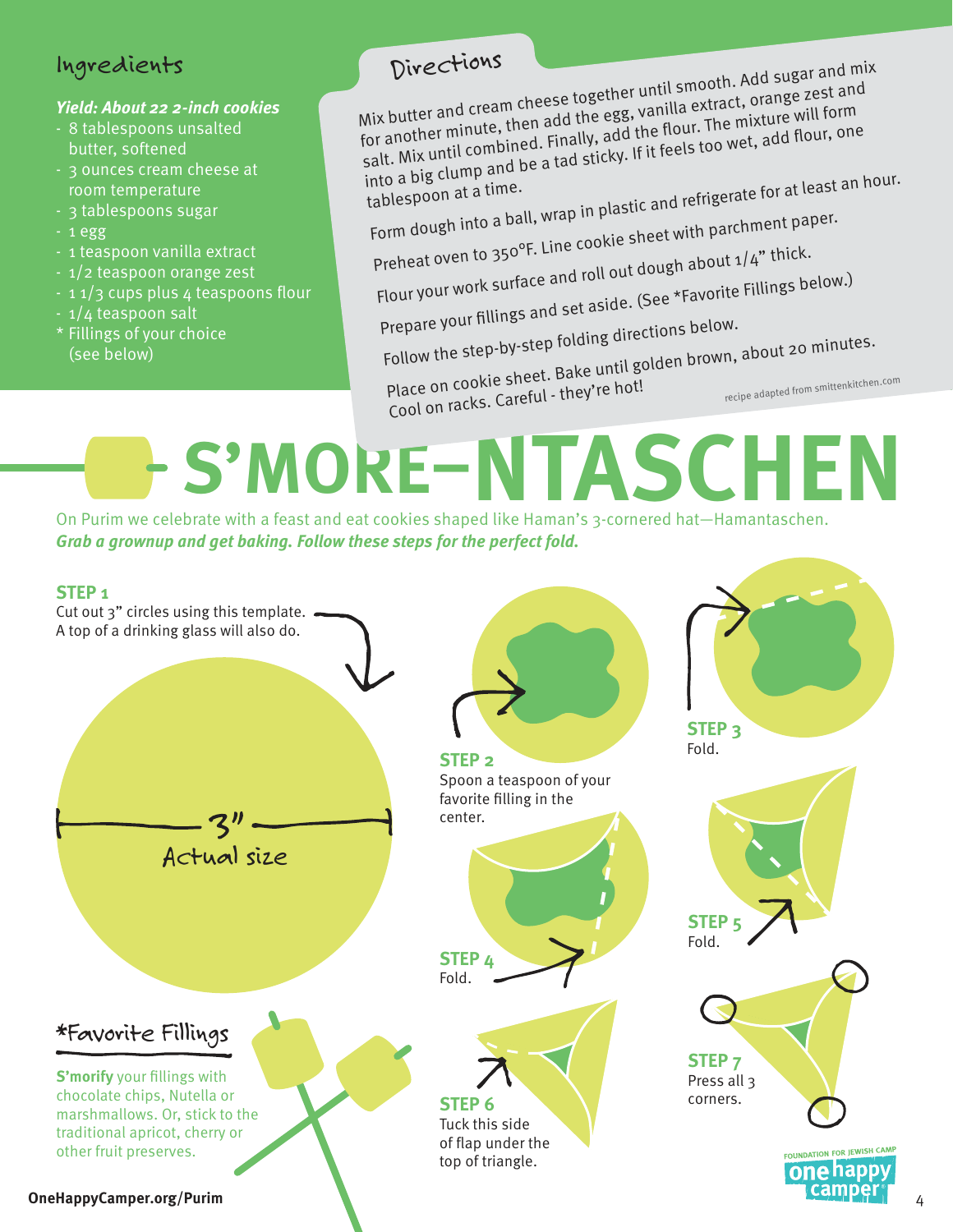To:

From:

*Remember when we...*

## **PURIM PACKS**

 $\cancel{\times}$ *MISHLOACH MANOT: GIFTS FOR FRIENDS*

*MATANOT L'EVYONIM: GIFTS FOR THE POOR* 

At the end of the Purim tale, Mordechai and Esther send letters throughout the land instructing the Jews to celebrate this day every year. As part of this Purim celebration, we send care packages to friends and strangers in need. *Grab scissors, some string and wrapping paper and cut out the tags below to get your care packages started. Send some homemade hamanstaschen or other tasty treats.* 

**PURIM**<br> **ONEHAPPY PURIM**<br> **ONEHAPPY PURIM**<br> **ONEHAPPY PURIM**<br> **ONEHAPPY PURIM**<br> **ONEHAPPY PURIM**<br> **ONEHAPPY PURIM**<br> **ONEHAPPY PURIM**<br> **ONEHAPPY PURIM**<br> **ONEHAPPY PURIM**<br> **ONEHAPPY PURIM**<br> **ONEHAPPY PURIM**<br> **ONEHAPPY PURIM** *A drawing of us:*

*Surprise a stranger. Use this tag to pack some canned goods to take to a shelter or soup kitchen in need.*



*at camp when we...*

*I'll never forget the day*